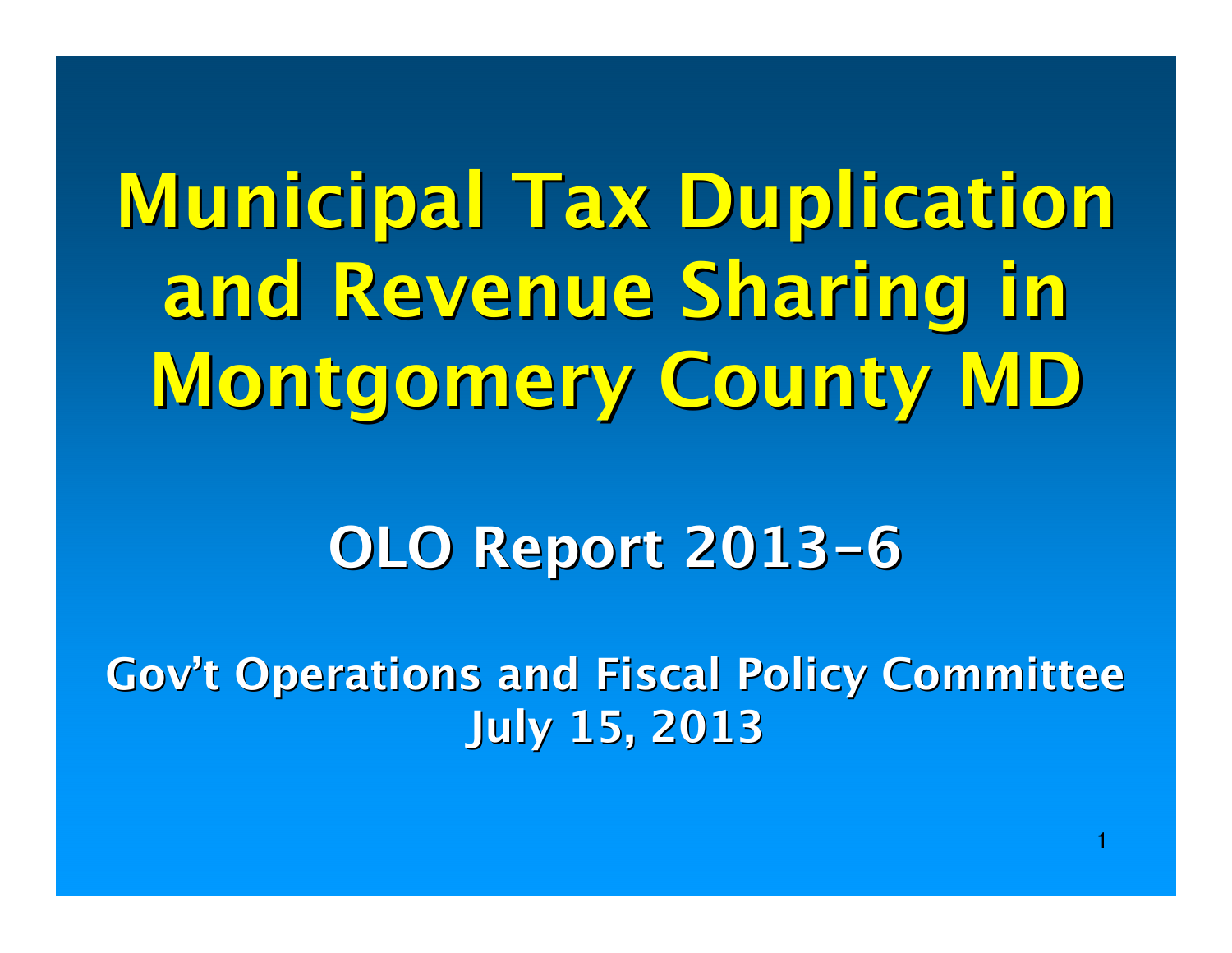# **Council Assignment**

**Conduct literature/research review Research other counties' programsExamine County's program history Solicit stakeholder observationsSeek strategies to improve fairness**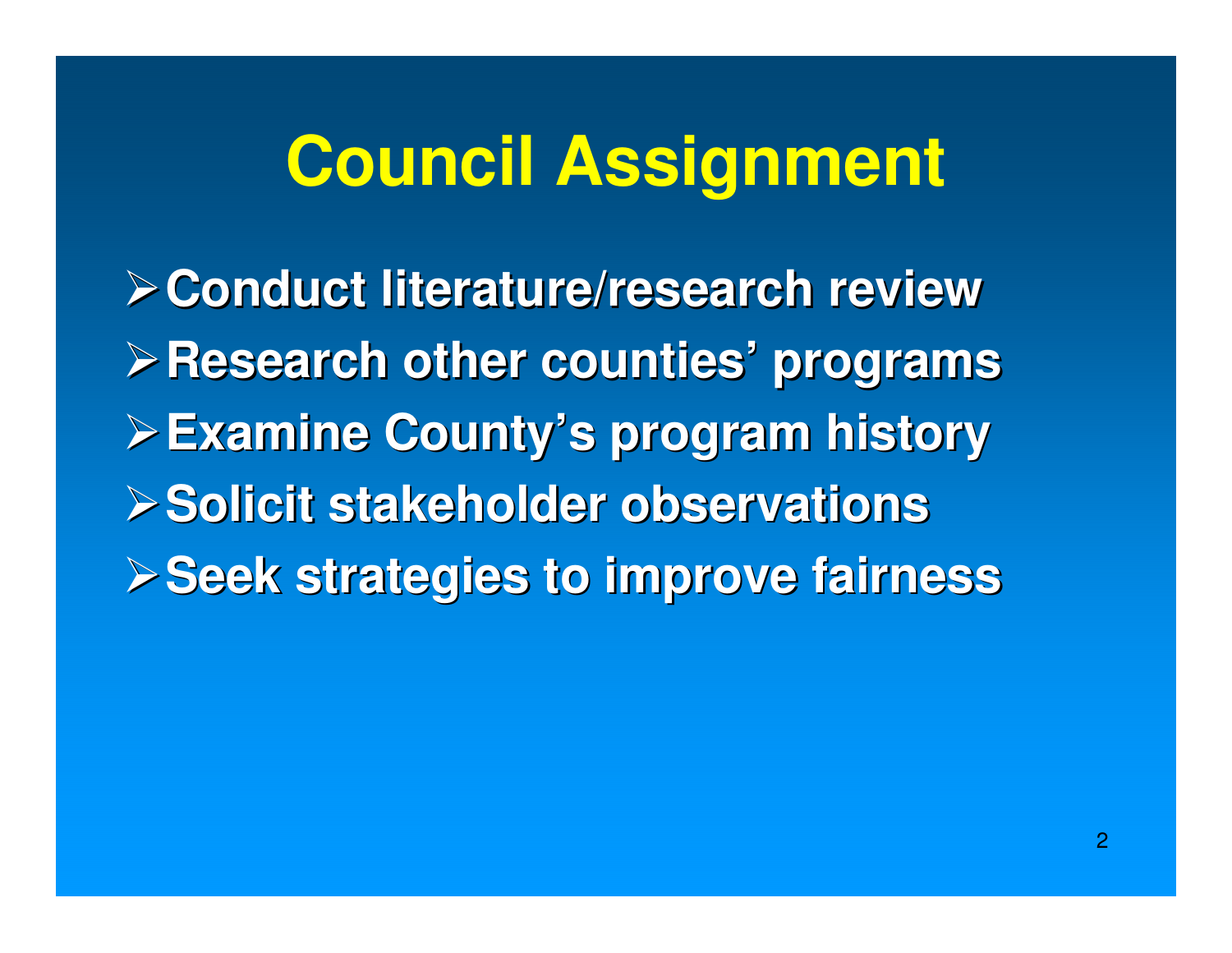### Double taxation arises when…

- 1) A county and municipality provide similar services both financed by property taxes, and
- 2) A county does not provide those services within municipal limits because the city already does.

An MTD program transfers value from a county government to either municipal taxpayers or their governments to address double taxation inequities.

Without an MTD program, municipal property owners would pay municipal and county taxes for services they only receive from their municipality.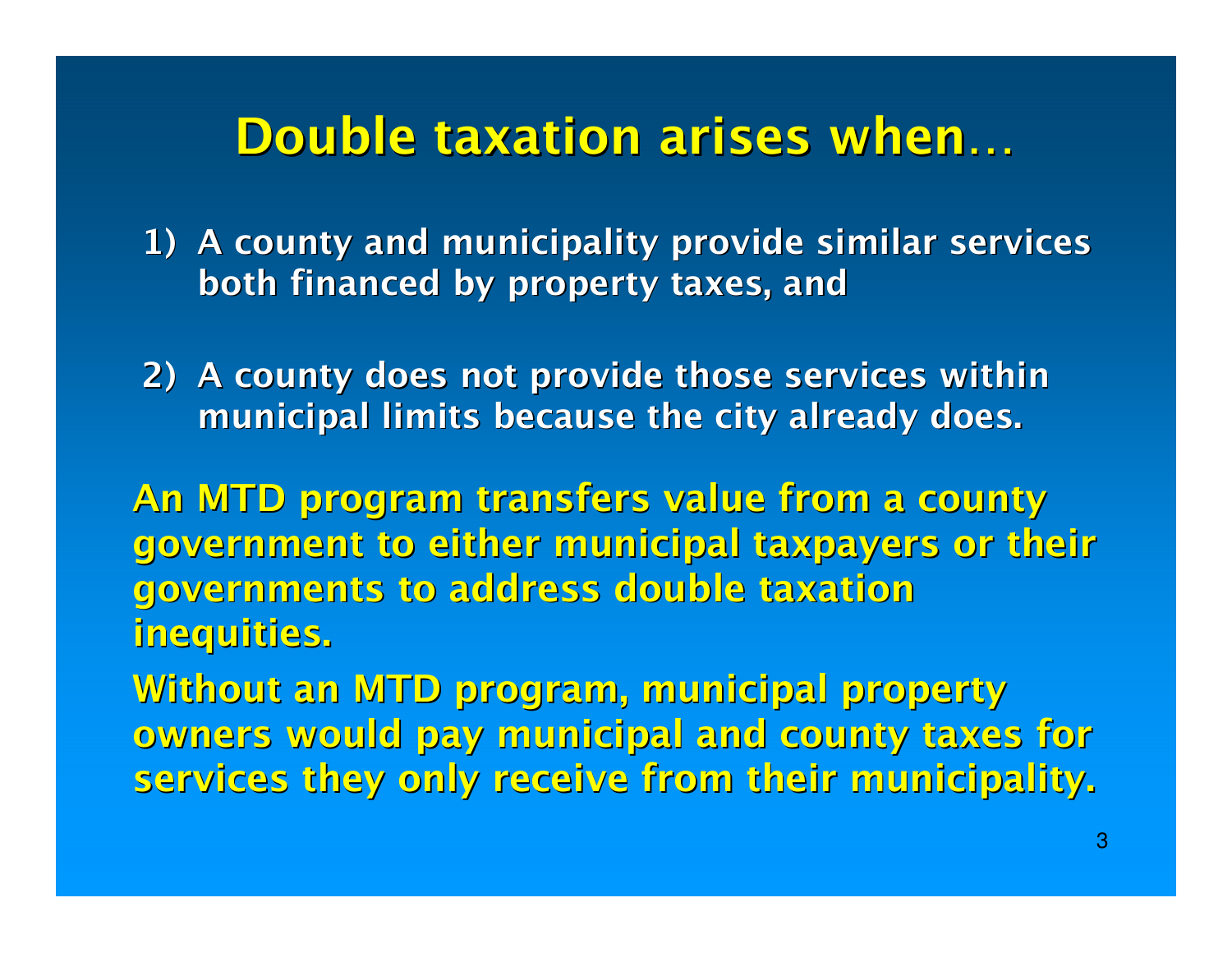# The MTD Legal Framework

- > State law mandates a County tax set<br>eff off.
- State law leaves key design issues, e.g. tax set-off valuation and payment methods, to local officials.
- County's basis for valuing its tax set offs is the full cost of net service costs.

 County's payment method, a municipal rebate, returns value to municipal governments.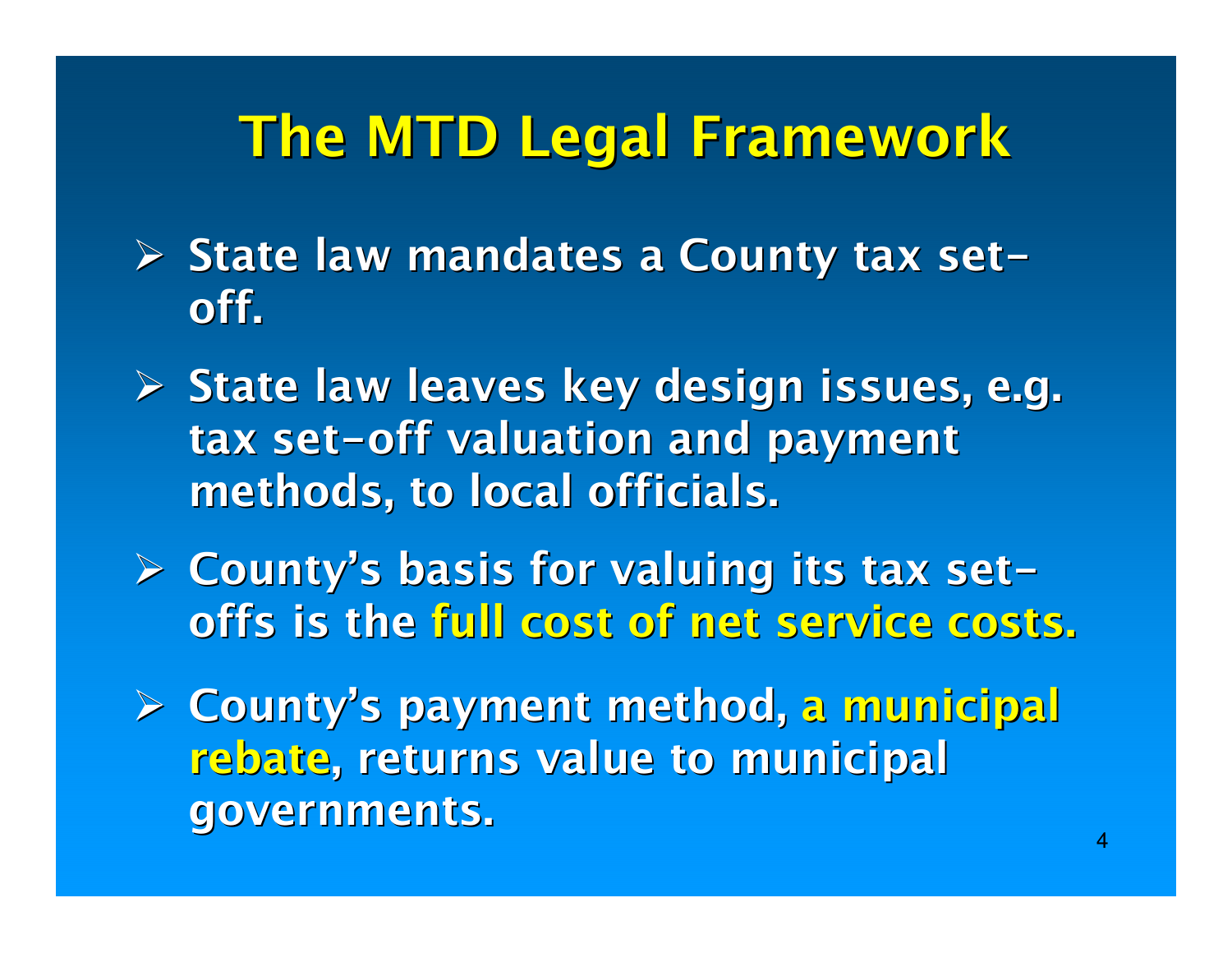# The State's Service Structure:County/Municipal Expenditures

| <b>Service Type</b>    | County<br><b>General Fund</b> | Municipal<br><b>Operations</b><br>Funds | Total         |
|------------------------|-------------------------------|-----------------------------------------|---------------|
| <b>County only</b>     | \$1.8 billion                 |                                         | \$1.8 billion |
| Shared                 | \$585.7 M                     | \$105.5 M                               | \$691.2 M     |
| <b>Reimbursable</b>    | \$198.4 M                     | $$11.3$ M                               | \$210.0 M     |
| $Non-$<br>Reimbursable | \$387.3 M                     | \$94.1 M                                | \$481.4 M     |
| <b>Grand Total</b>     | \$2.4 billion                 | \$105.5 M                               | \$2.5 billion |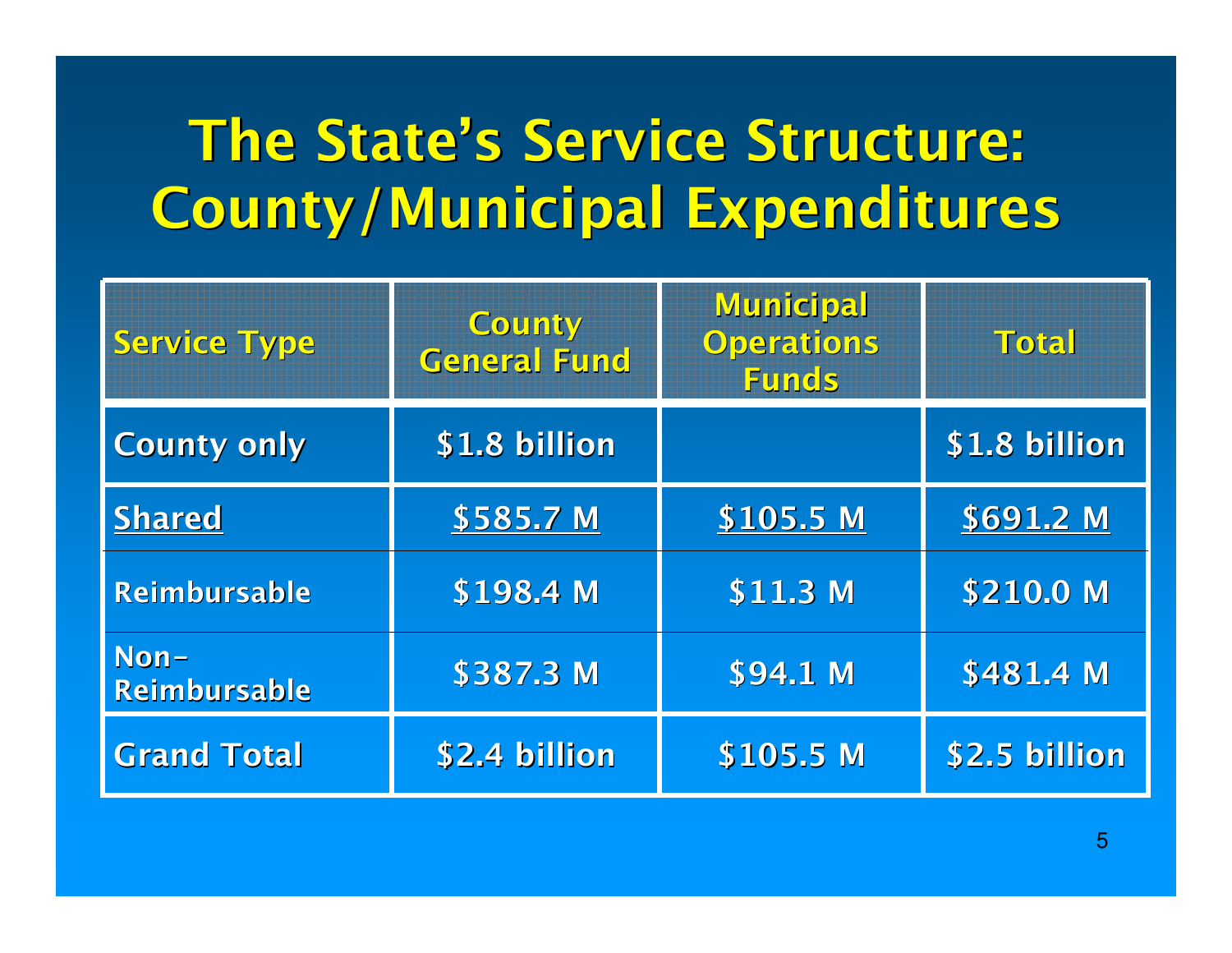### **Reimbursable Service Costs (MTD Formula) and MTD Payments + Shared County Income Tax Revenues (All municipalities)**



**\*Total includes park maintenance costs**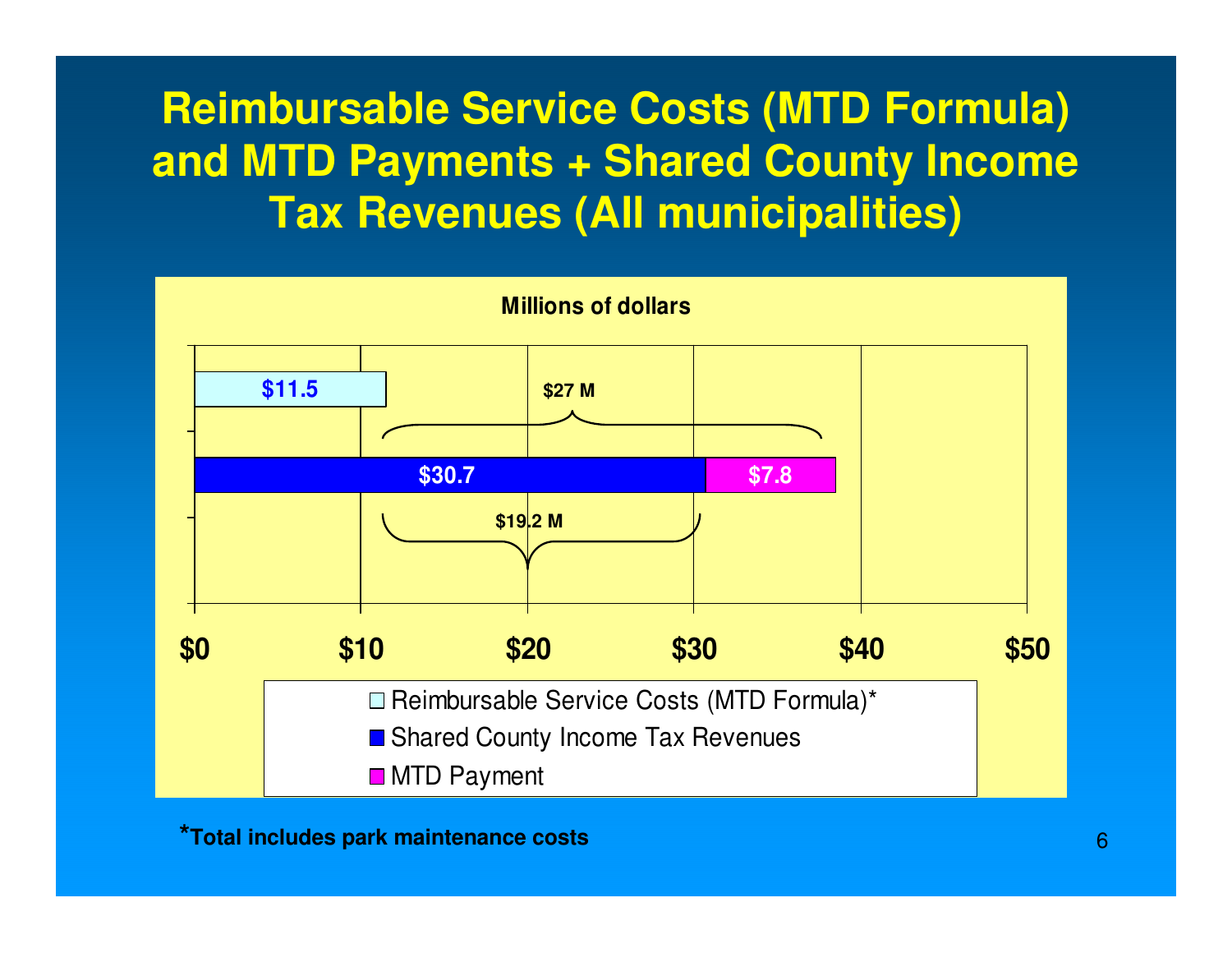#### **County Shared Income Tax Revenues and Reimbursable Service Costs (100%)**

**(13 municipalities with Shared County Income Tax Revenues < \$400,000)**

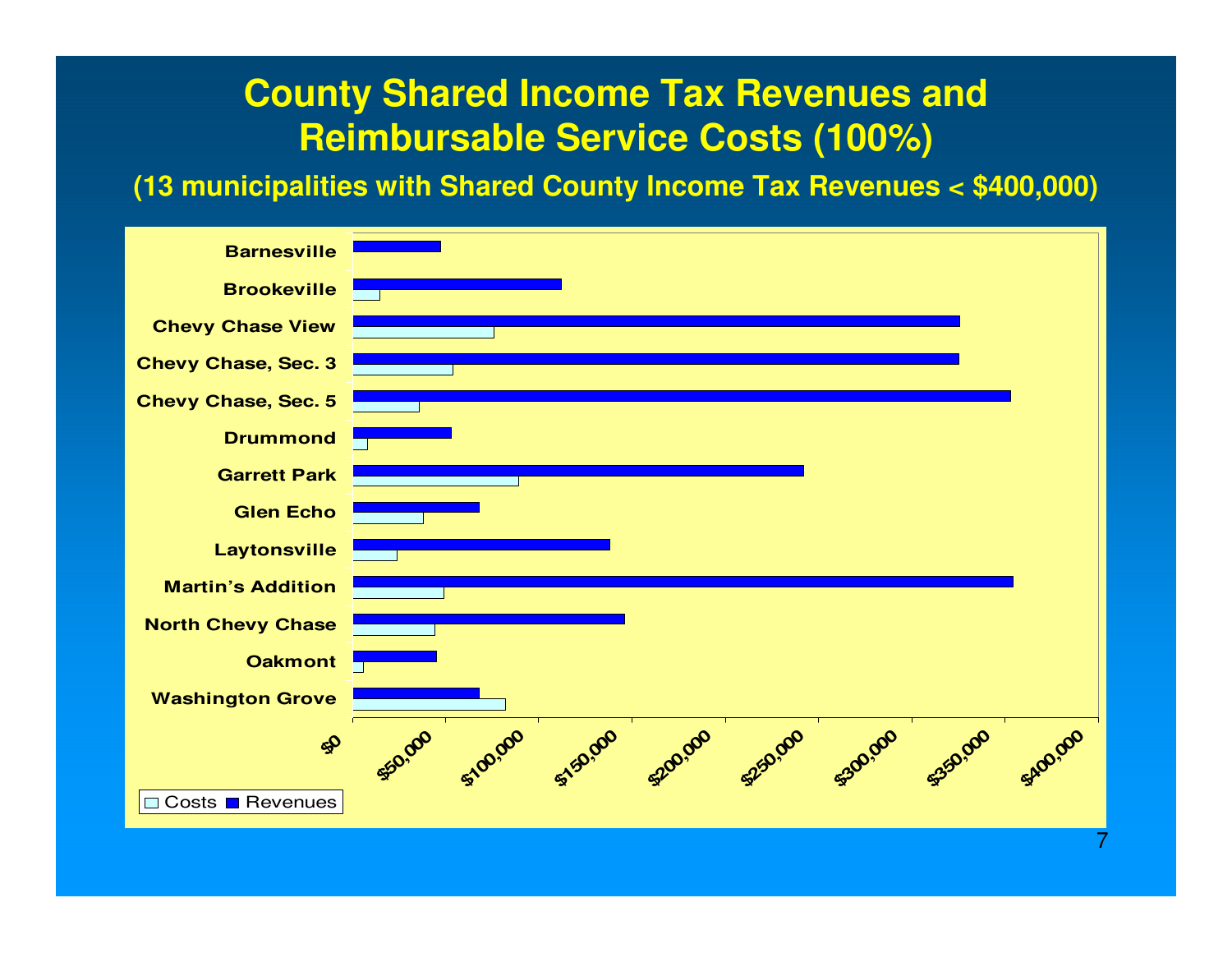### **Shared County Income Revenues + MTD Payments and Reimbursable Service Costs**

**(9 municipalities with Shared County Income Tax Revenues > \$400,000)**

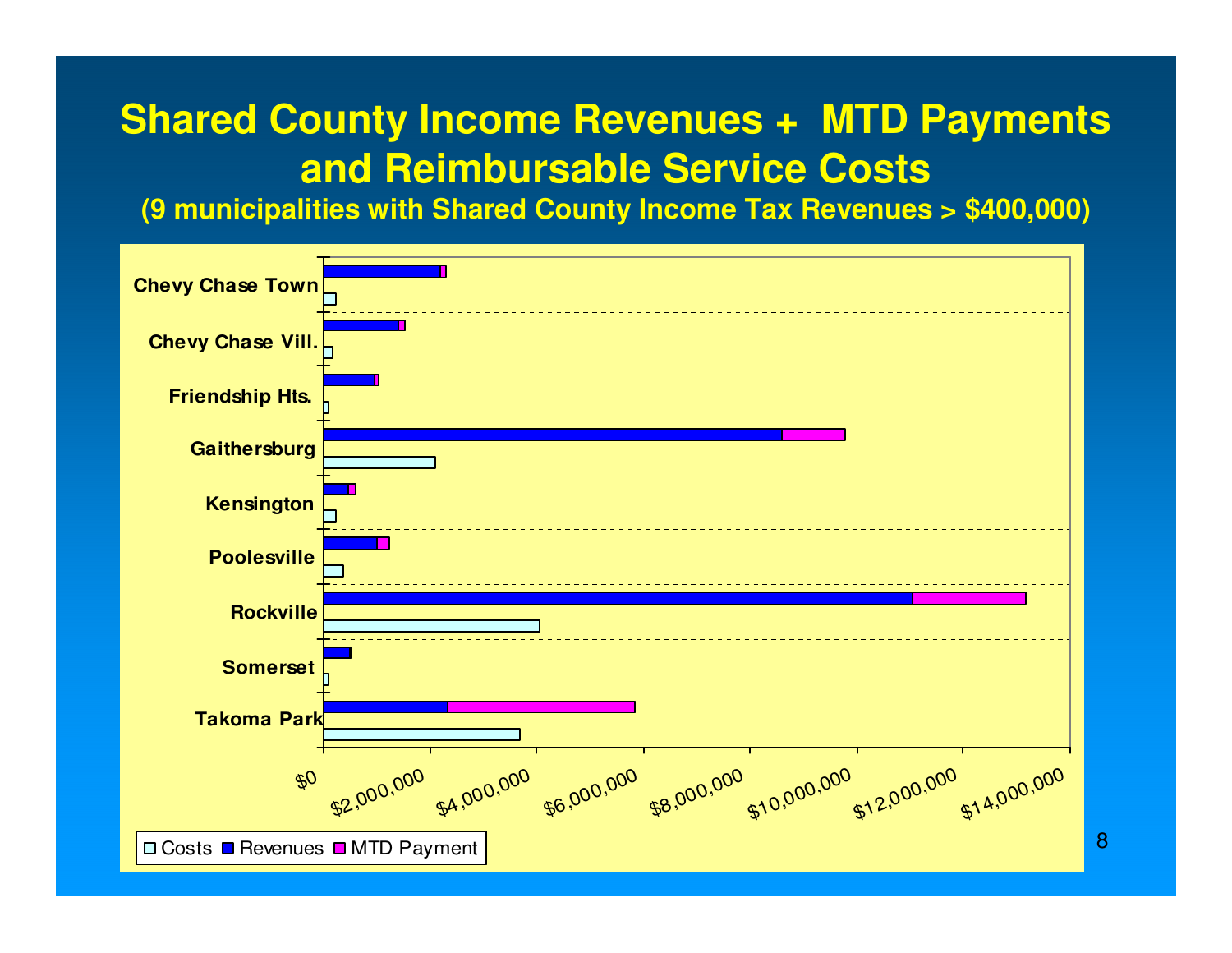### B. Montgomery County's MTD Program

 **County law and governing documents are confusing**

- **County's basis for valuing the tax set-off is not clear**
- **County's formulas are outdated, lack uniformity and their results are ignored**
- **County's municipal stakeholders perceive program has an inherently political element**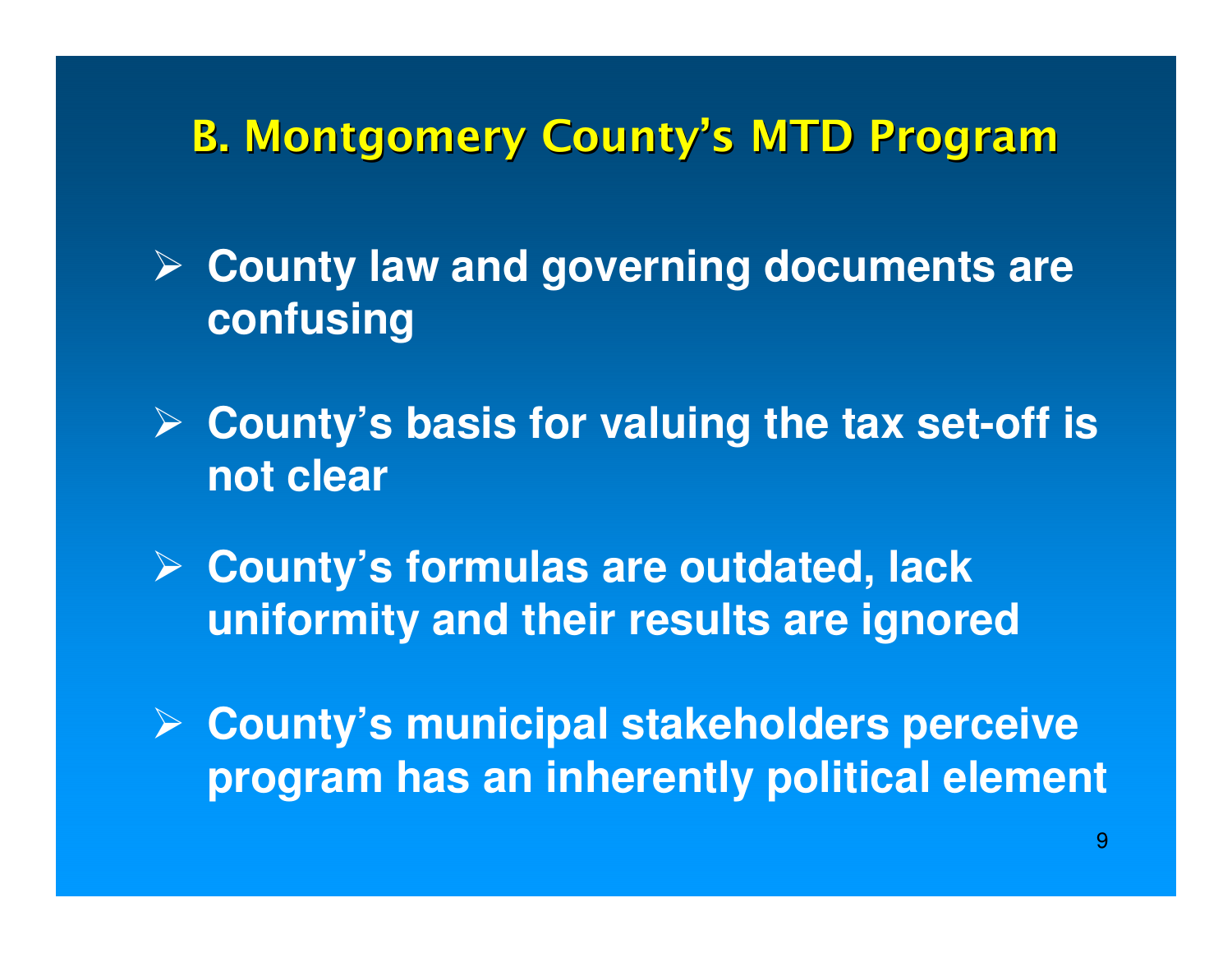### C. Other Counties' MTD Programs

- **Anne Arundel and Prince George's counties set property tax differentials**
- **Frederick County's program uses a full cost basis and a cap to value its tax set-off**
- **Frederick County allows its municipalities to choose a rebate or a tax differential**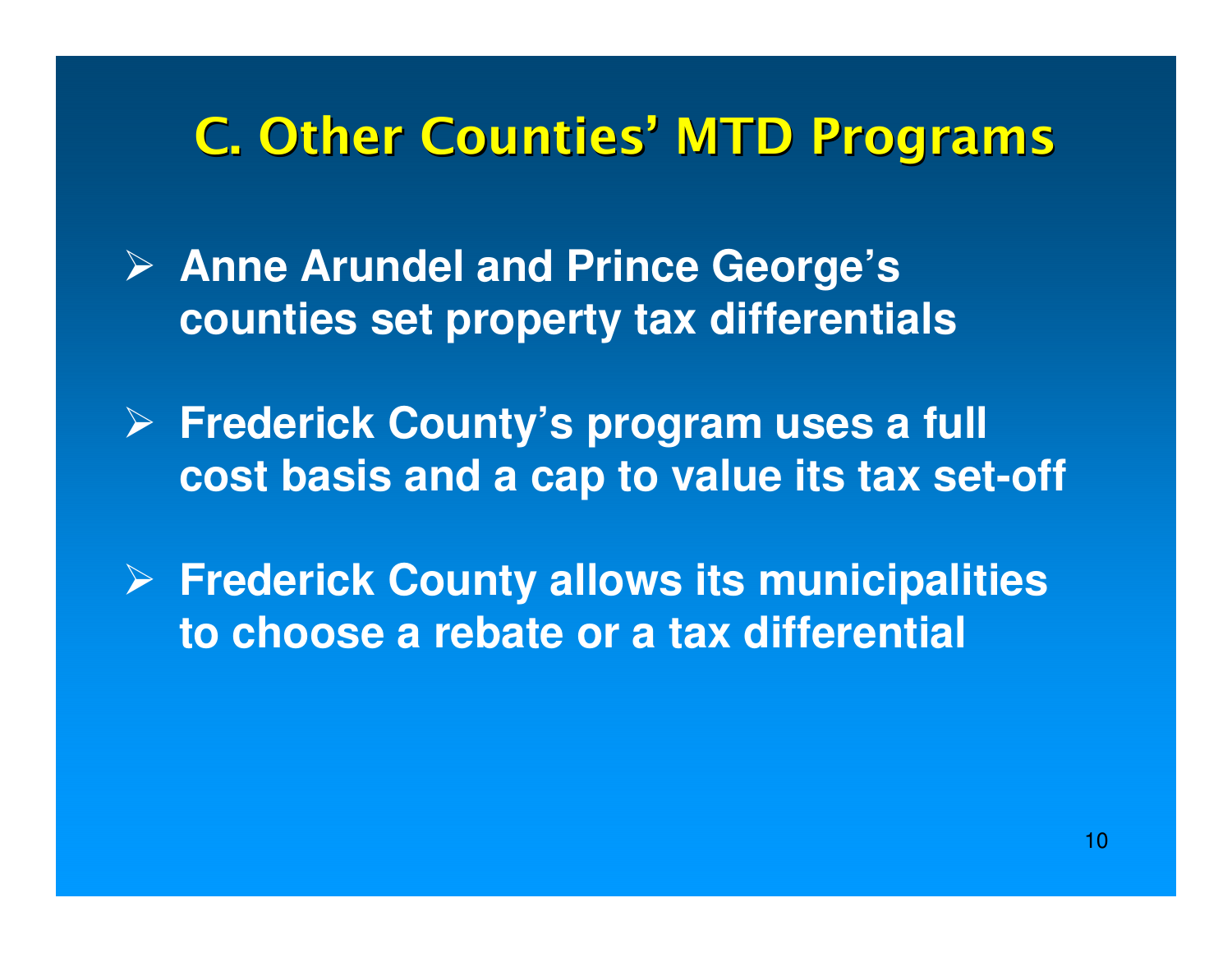# D. OLO Recommendations

Recommendation #1: Implement revisions to strengthen the fairness, uniformity and sustainability of the County's MTD Program

- Re -establish property tax revenue as the basis for valuing MTD payments
- > Institute a uniform approach to cost of service determinations that relies on unit cost factors andreadily available data
- Recognize partial service levels of effort and re instate police patrol service payments
- $\geq$  Implement other revisions to better align the MTD program and the County's fiscal service structure